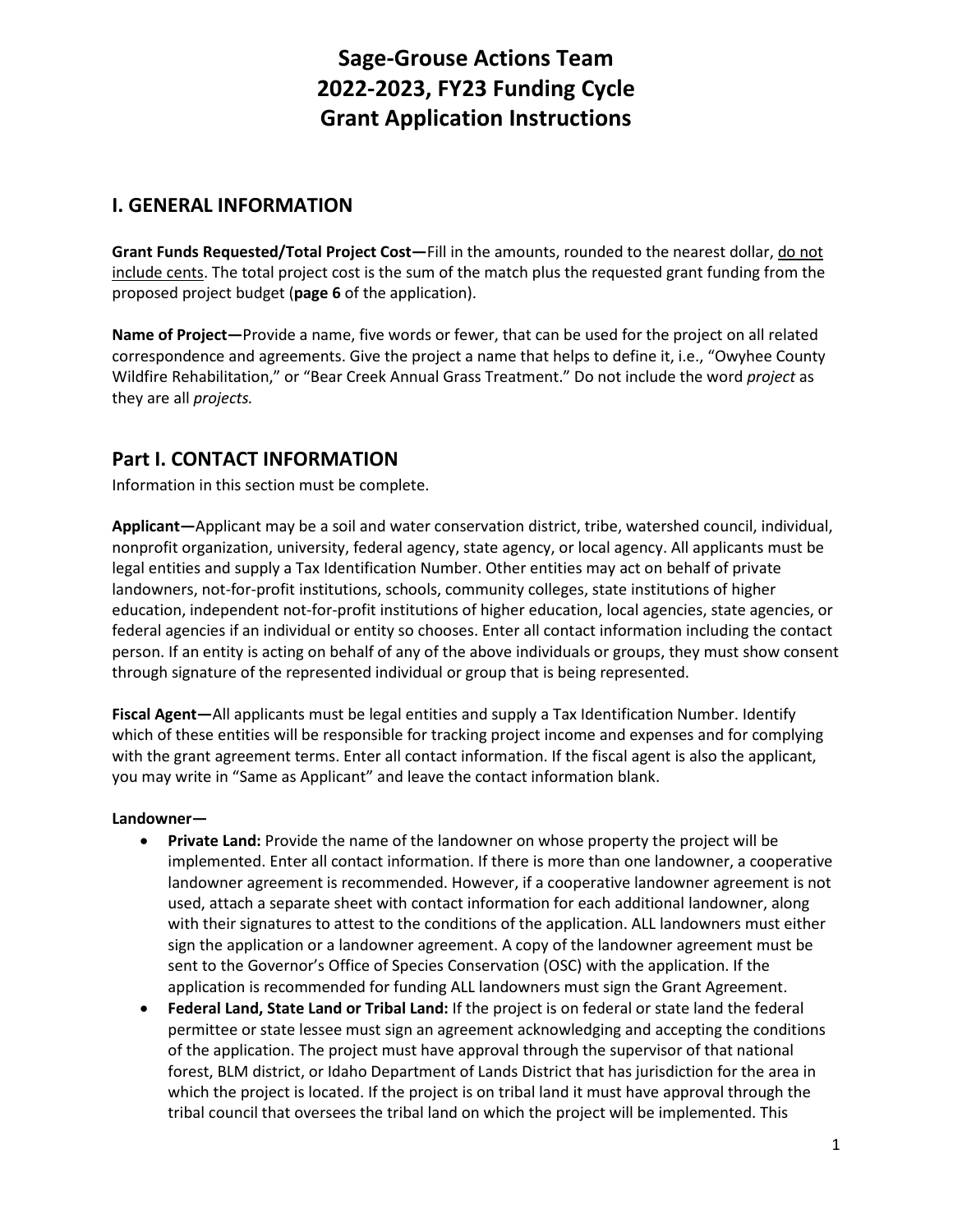approval will be through a signature by the appropriate state/federal/tribal individual on page 8 of the application and/or a support letter.

**Project Manager for the Grantee—**Identify the person who will shepherd the project from start to finish. This person will serve as the main point of contact for the project, and in particular, will be responsible for securing signatures on the grant agreement, seeing that all signatories have copies, and making sure that all required attachments accompany the application and the invoices requesting payment. This person will ensure reports are completed and sent to OSC.

**Technical Contact—**Identify the person or persons who can answer technical questions about the project (e.g. the Natural Resources Conservation Service (NRCS) or federal agent, Idaho Department of Fish and Game (IDFG), other biologist, etc.) who has worked with the landowner or applicant to develop the project. Enter all contact information.

## **Part II. PROJECT INFORMATION**

### **1. Project Location—**

- o State whether your project occurs at a single site or at multiple sites.
- o Identify the county or counties the project is located in.
- $\circ$  Identify the Sage Grouse Conservation Area(s) in which the project will occur. The choices are Desert, Mountain Valleys, Southern and West Owyhee Conservation areas.
- $\circ$  Identify the Sage-grouse Habitat Management Area(s)(HMA) in which the project will occur; if multiple HMAs, identify the HMA that has greatest percentage of land area covered. The choices are Priority, Important, or General. This can be determined by the Idaho Sage-grouse Habitat map below, your local IDFG biologist, or contac[t joshua.uriarte@osc.idaho.gov.](mailto:joshua.uriarte@osc.idaho.gov)
- $\circ$  Identify the latitude, longitude coordinate (e.g., -123.789, 45.613) that represents the approximate center of your project area. State which datum you are using to determine this (NAD 83, WGS 84, etc.)
- $\circ$  Identify the land ownership(s) in which the project will occur; public, state, private, and tribal.
- o Include a shapefile or location pin of each project element with your application. If the project is on private land, have the landowner's signature verifying consent for location information.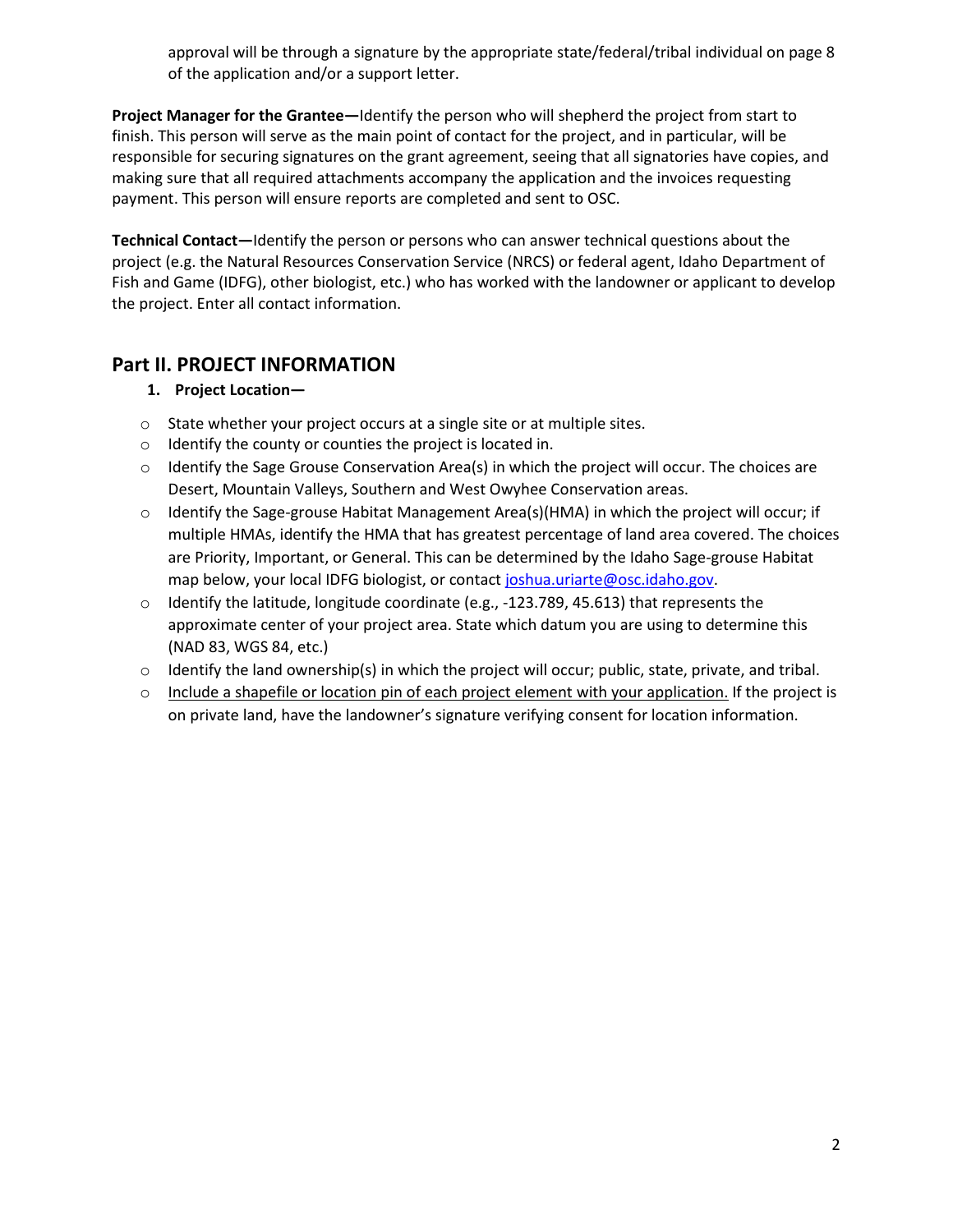[The Idaho Department of Lands record map website](https://landfolioportal.idl.idaho.gov/site/MapPage.aspx?PageID=4c9b944b-5d89-43a6-9b33-95cc3c7ab412) or the [IDFG Hunt Planner map](https://idfg.idaho.gov/ifwis/huntplanner/mapcenter/) are online tools for acquiring the county, latitude and longitude coordinates, and land ownership.



For guidance on Sage-grouse Conservation Areas/Habitat Management Areas, view maps below, use this link [Arc GIS My-Map](https://www.arcgis.com/home/webmap/viewer.html?featurecollection=https%3A%2F%2Fgis.idfg.idaho.gov%2Fserver%2Frest%2Fservices%2FWildlife%2FGreater_Sage_grouse_Habitat%2FMapServer%3Ff%3Djson%26option%3Dfootprints&supportsProjection=true&supportsJSONP=true) or contact Joshua Uriarte a[t Joshua.uriarte@osc.idaho.gov](mailto:Joshua.uriarte@osc.idaho.gov) or 1-208-332-1556.

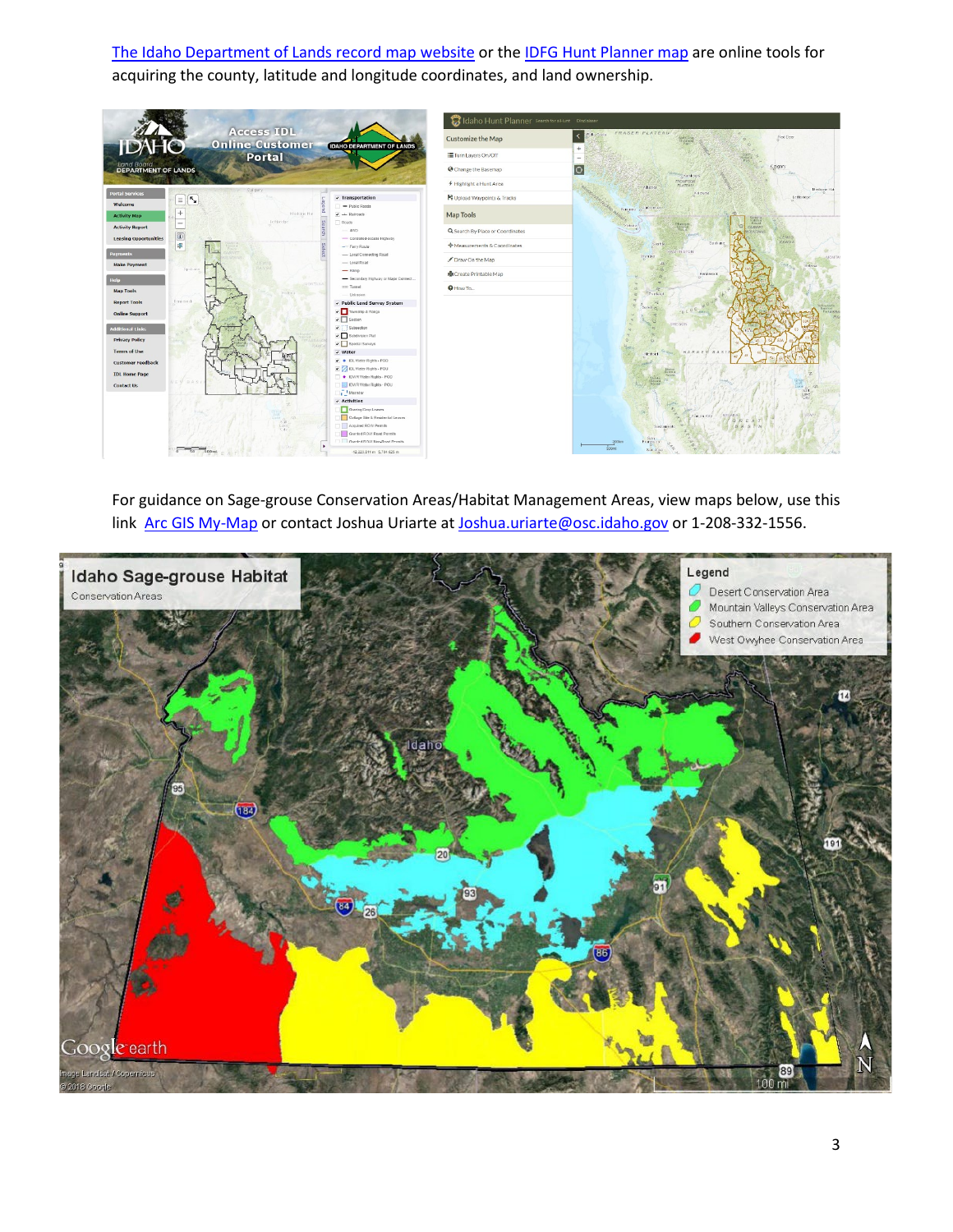





## Map Left: Targeted Fine Scale Priority Areas for funding also see **Story Map** link

\*Note: Applications will only be funded if they are within Idaho.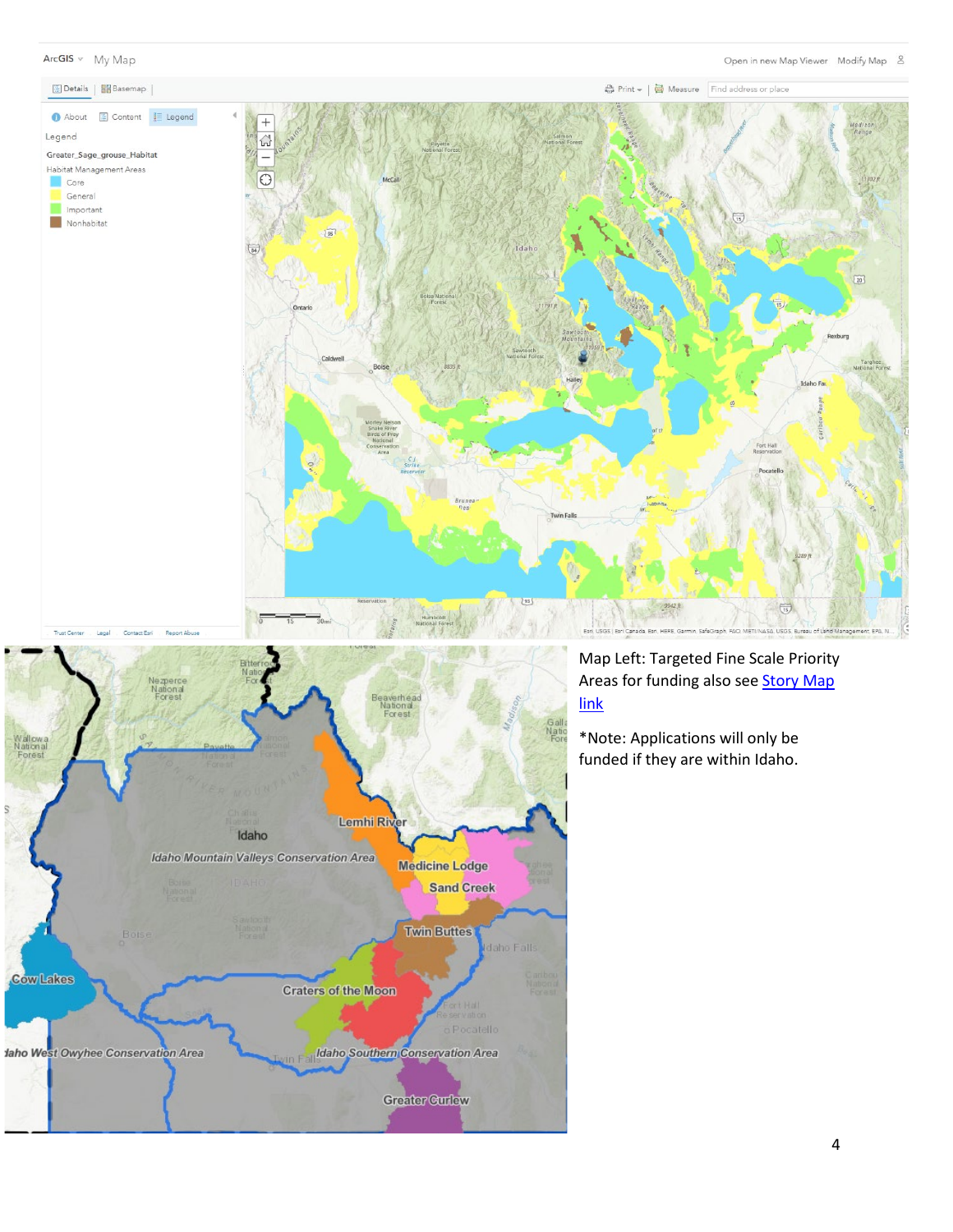- **2. Narrative—**Describe where your project is situated on the landscape and how it fits in with the larger landscape. Describe what regional, state or local priorities or other actions occurring with other partners your project helps complement (i.e. associated with a current or upcoming NRCS application, associated with a larger BLM or USFS restoration project, Cheatgrass Challenge, etc.). Explain the current conditions on the site and describe the baseline before the project (i.e. range condition, plant species present).
- **3. Describe the problem/current** *threat(s)* **to sage-grouse you are seeking to address—**Describe the threat(s) to sage-grouse that this project is addressing. Primary threats include: wildfire, invasive species, and infrastructure. Secondary threats include but are not limited to conifer encroachment, seeded perennial grasslands (i.e. lacking sagebrush), and improper livestock grazing. If you are looking at addressing limiting factors, they are different for each conservation area and sage-grouse population. Discuss if the threats you are addressing are primary or secondary threats to sage-grouse. Provide detail on any known sage-grouse threats or habitat issues in your project area (e.g., abundant invasive species/annual grasses present, lack of sagebrush, degraded riparian/mesic area condition, degraded upland plant condition, conifer encroachment, livestock impacts, etc.). Talk with local IDFG biologist about what limiting factors may be in your areas and if you have further questions about threats.
- **4. Describe the** *solution(s)* **you are proposing that will address the threat(s)—attach a site map, color photos, and (if applicable) project drawings or designs —**Describe the proposed solutions or practices (e.g., perennial grass seeding, chemical grass/weed spraying, juniper cutting, fuel break installation, etc.) in sufficient detail to communicate to the project reviewers what you are planning to do and how the practices will address the threats/problems identified.
	- a. The emphasis should be on how implementation of this project will benefit sage-grouse and sage-steppe habitat. Where applicable, include the number and type of units to be treated by the project and the methods that will be used to accomplish the project. For example, for a fencing project include information on the type of fence, the fencing materials and the length of the fence. For a juniper treatment project include information on what equipment will be used, the number of acres treated, what phase of woodland succession the juniper is currently in, and the current condition of the rangeland. The objectives should be measurable in order to detect change of the pre and post treatment conditions.
	- b. If this project is a juniper project state how you plan to deal with the slash created from the treatment of juniper (mastication, single tree or pile burning in the winter on frozen ground, hauling the juniper boles away, etc.)
	- c. If you plan on having a component for burning (broadcast, pile, jackpot, etc.) in your project, state how you will deal with noxious weeds and invasive species in the years after the burning has been implemented.
	- d. Technical Guidance Source—The project *should* use the approved technical guidance source listed in this question. If the NRCS Field Office Technical Guide is not used, state the technical guidance source used to design and implement the project. Information on the NRCS approved technical guidance sources for NRCS Idaho is found on at the link below or through your local NRCS office: **[The NRCS Idaho Field Office Technical Guide \(FOTG\).](https://efotg.sc.egov.usda.gov/) Section 4 of the FOTG is for NRCS Conservation Practice standards and specifications.**
	- e. Attach a shapefile and maps of the project site with sufficient detail to show the location of the work to be performed. **Provide maps on 8½**" **x 11**" **pages** and include a legend.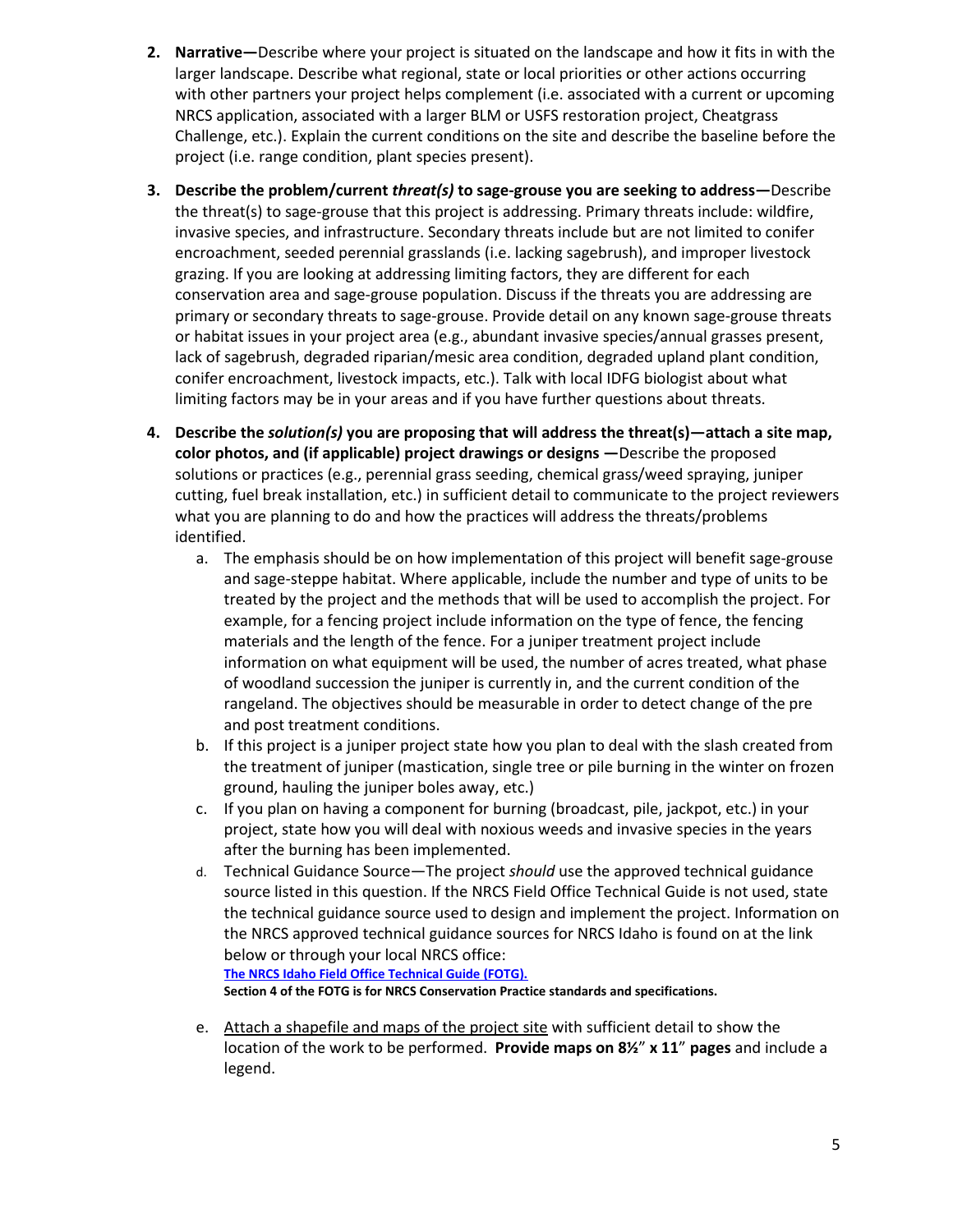For mapping assistance you may contact Joshua Uriarte, OSC Terrestrial Species Program Manager and Policy Advisor, at 208-332-1556[, Joshua.uriarte@osc.idaho.gov,](mailto:Joshua.uriarte@osc.idaho.gov) your local Soil and Water Conservation District, or local NRCS staff. Attach color photographs of the site showing current conditions. If doing construction or other engineered work, attach copies of preliminary project drawings or designs.

- **5. What is the anticipated timeline and schedule for the project?** Indicate when the project is expected to start, when permits, if needed, will be attained, when monitoring points will be established, when materials will be acquired, when construction will start, and when project will be finished. **Project funds awarded must be utilized by June 30, 2023 for state funding sources and by December 1, 2023 for the federal funding sources.**
- **6. Have the required permits been obtained for the project?—**Indicate whether required permits for the project have been obtained, or if permits are not needed. List the permits that have either been issued (attach copies), or need to be obtained. If permits are needed, copies of the issued permits must be provided to OSC prior to the release of funds. It is the responsibility of the applicant and project manager to acquire the needed permits. Examples of permits include, but are not limited to, waters rights, rights of way, removal/fill, etc.
- **7. Is NEPA needed for this project?** Check whether NEPA has been completed or is not required. If the project is planned on federally managed lands or funded in part with federal dollars, having NEPA complete is mandatory for the project to be considered to be ranked for grant funding.
- **8. Maintenance and Post-Implementation Monitoring—**Long-term maintenance is the responsibility of the landowner. However, in the short term, the grantee may have an arrangement with the landowner to maintain and monitor the project that should be listed in this section. Refer to the sample below to help you complete the section in the application.
	- **a. What aspects of the project will be maintained?** Maintenance is the general upkeep and repair of a project. Examples include, but are not limited to, treating weeds with fuel breaks, treating the juniper limbs or small trees missed after treatment, fixing fence or watering systems to maintain the proper grazing management system, etc.
- **9. What aspects of the project, will be monitored Post-Implementation?** Post-project monitoring (photo points and visual inspection) is required of all Sage-grouse Actions Team grants and must include photo points and visual inspection. Show in the application what you will be monitoring for (invasive species or noxious species establishing/returning, juniper regrowth after treatment or missed individual juniper, vegetative characteristics for bunch grasses or mesic meadows, seeding establishment/survival, etc.).
	- Two years after project completion, the applicant is required to submit a Status Report. This report will indicate the post-implementation success of maintaining and monitoring the project for the two years following completion. (Example: if the project is completed in October 2020, a Status Report on how the project is doing is due two years after, by October 2022.) Note here what, if any, additional aspects of the project will be monitored post implementation. See the links to the Technical Guide and Field Guide to Photo Point Monitoring:
	- If you plan to ask for funds that will be used for monitoring you must show: how the monitoring is linked to project objectives, what the type of monitoring you will be conducting and why it is appropriate for this project, what monitoring protocols will be used, and the frequency and duration of the monitoring that you are asking for funding.

[Photo Monitoring Technical Guide](http://www.cals.uidaho.edu/edcomm/pdf/PNW/PNW671.pdf) and [Photo Monitoring Field Guide](http://www.cals.uidaho.edu/edcomm/pdf/PNW/PNW672.pdf)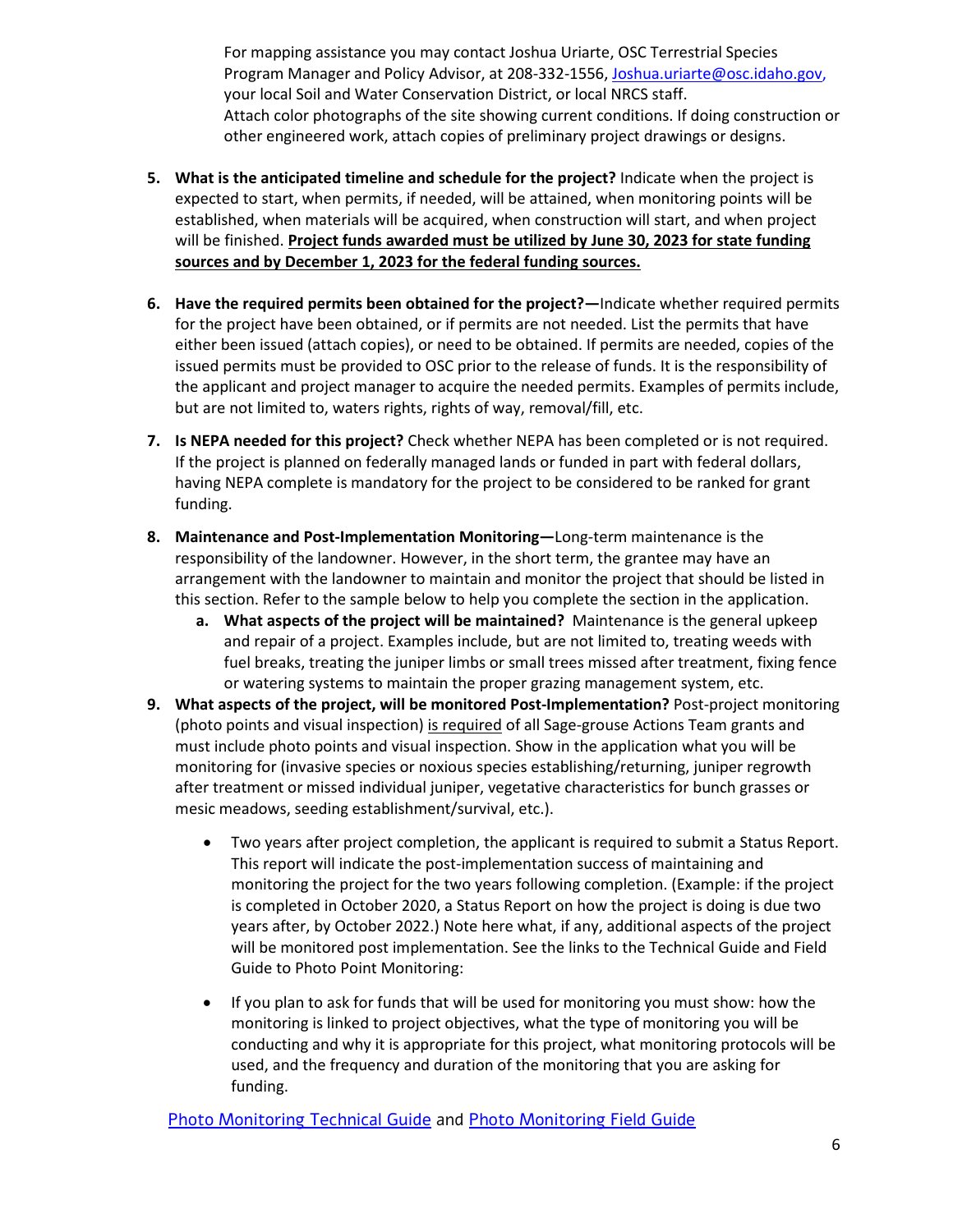- **10. Who will be responsible for writing the Year-Two Status Report?** A template for a final report and a year two status report will be provided to you by OSC if your grant is approved for funding.
	- a. Provide the name and contact information of the individual who will take responsibility for documenting the condition of the project two years after actual project completion date. (This date may be found in the OSC agreement with the applicant.) The individual should generally be either the Project Manager for the Grantee or the Technical Contact. The budget allows this person to be compensated for the report, however it must be built into the budget as a separate line item.
- **11. Technical Assistance:** Who will provide technical assistance to the project? Provide the name and contact information for those individuals that are providing the technical assistance to the project. On Question #4 –Solution: state what their responsibilities are; designer, planner, etc. If the project is being designed include the experience that demonstrates your designer has the experience and qualifications needed to design the project. Also, include how the design takes into consideration extreme events (i.e. 100 year floods) as well as alternatives that were looked at.
- **12. Project Partners—**Identify all anticipated funding sources—groups, volunteers, or agencies participating in the project, what they will do and if they are providing in-kind match or dollars to the project. List any agencies, volunteers, or groups who will assist with the design or implementation of the project and describe briefly what they will do and the estimated value. For example, indicate that the landowner will purchase sagebrush seedlings and Idaho Fish and Game will donate the use of their planting equipment; an NRCS employee will design the project, or student volunteers will plant the seedlings in areas where the equipment cannot reach.
- **13. Project Budget Estimate—**The budget template is available in Word format. Fill in the information requested in ALL columns. Refer to the sample budget on page 6. List the items, amounts, and sources of funding for expenses associated with the project. Include the dollar value of donated services and supplies in this table under the "Cost Share/In-Kind" column. List all items requesting Sage-grouse Actions Team funds under the "Sage-grouse Actions Team Funds" column. Fill in the amounts, rounded to the nearest dollar, do not include cents. Include a justification on where prices were gathered. Acquiring estimates from contractors to help the review committee understand if the budgeted dollars are sufficient to complete the project and address the threats is recommended. Other ways to estimate price may come from local NRCS or Soil and Water Conservation District offices.
	- a. **Cost Share/In-Kind/Cash (Match)—**The Actions Team gives higher ranking scores for greater amounts of match. Match funding sources may come from other *non-Actions Team* grants, cash donations, donated labor or services, and donated supplies or materials. Other Actions Team or OSC grants may not be used to satisfy the match requirement. Match should be shown in a letter from the partner providing the match, with signatures and dollar amount expected as match. This letter is recommended to be submitted with the project application. IMPORTANT: Match claimed for one grant may not be claimed for any other grant.
	- b. **Match Definitions** 
		- **Cash Match**: Actual cash paid by the applicant for a service or product. This includes any cash funds that were donated to the applicant to offset the costs of a specific item.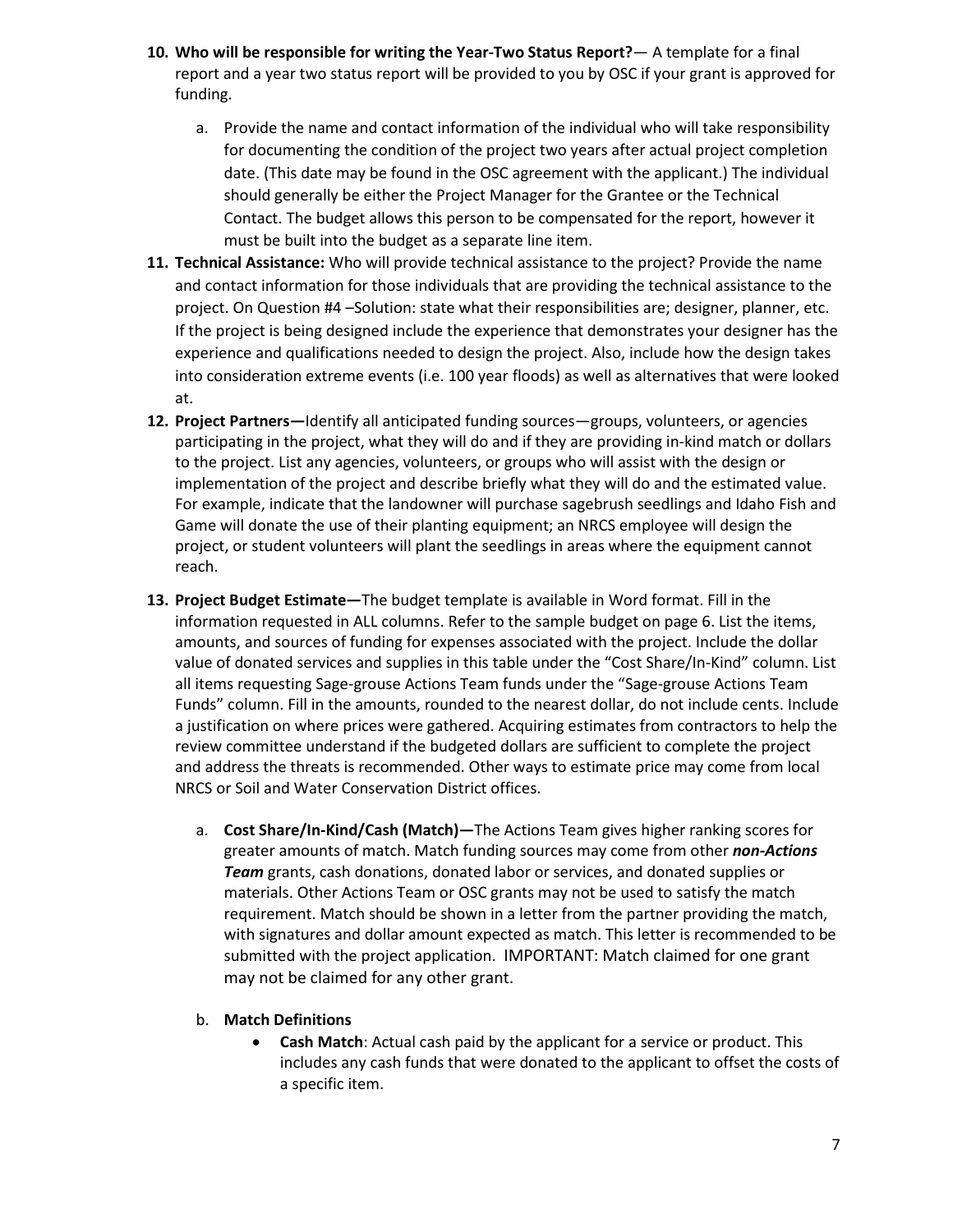• **In-Kind Match**: Services or goods that are donated to the project by the applicant or a third party.

#### **Eligible Match**

- Cash or in-kind resources that are for work/dollars spent during the same timeframe as the proposed project, the matching work or cash cannot be completed/spent before the approved grant agreement is signed.
- Cash or in-kind resources that are implementing a similar practice/action as the proposed project and done in concert with the proposed project.
- Cash and in-kind resources that are integral to the successful completion of the project and align with the proposed ecological objectives.
- Cash or in-kind contributions are defined as resources that further the grant objectives and are necessary to achieve the proposed outcomes.

#### **Ineligible Match**

- Mitigation funds
- Cash and in-kind resources that are not necessary to the successful completion of the project and do not complement the proposed ecological objectives.
- **14. Description of Budget Line Item Expense Categories—**Complete only the line items that apply to your project. Indicate the Number of Units and the Unit Cost wherever appropriate. Be sure to include information requested in the Description column.
- **15. Contracted Services—**Includes all acceptable costs (i.e. labor, materials/supplies, and travel) associated with hiring consultants, construction firms, or other outside firms. Landowners performing work for the grant are to be paid from this category. Contract costs should be broken out and should match the scope of work described in the application.
- **16. Materials and Supplies—** List all the supplies and materials purchased by, or invoiced to the applicant for the project, such as fencing, pipes, seed, plants, boulders, logs, shovels etc., that are typically "used up" in the course of the project. Group similar supplies (e.g., boulders and logs, trees and shrubs) on the same line. Indicate the Number of Units and the Unit Cost wherever appropriate. The Action Team have discretion in deciding appropriate costs for supplies and materials. However, supplies and materials must be directly related to the on-theground work; Actions Team Funds will not provide funding for film, education and outreach materials, first aid kits, or interpretive signage (funding up to \$200 for signs listing funding partners is allowed).
- **17. Other**—Refers to items that do not fit in the other budget categories (i.e. Land Use signature costs). These items may be incurred prior to start date of grant.
- **18. Grant Administration—** Add up the Actions Team Funds column and enter the amount here. The cost for grant administration may not exceed 10% of the grant award amount for direct project costs, showing in the **Modified Total Direct Total Cost (MDTC)** line, EXCEPT, if the MDTC is \$2,000 or less, the grant administration may be funded up to **\$200**.
- **19. Post-Grant—**The Actions Team requires a post-implementation status report two years following the actual project completion date. (This date will be reflected on the agreement between OSC and the applicant). **Year-Two Status Report** may not be budgeted for under the "Actions Team Funds," the cost should be put toward the match funds. Enter the amount here, not to exceed \$200, for direct costs related to staff time needed to visit the project site once in year two; and then to write the one-page report.
- **20. Project Totals—**Add up the "Sage-grouse Actions Team Funds" column and enter the amount. Add up the "Cost Share/In-Kind" column and enter the amount. The total of the "Cost Share/In-Kind" column is recommended to be at least 25% of the total "Sage-grouse Actions Team Funds" column.